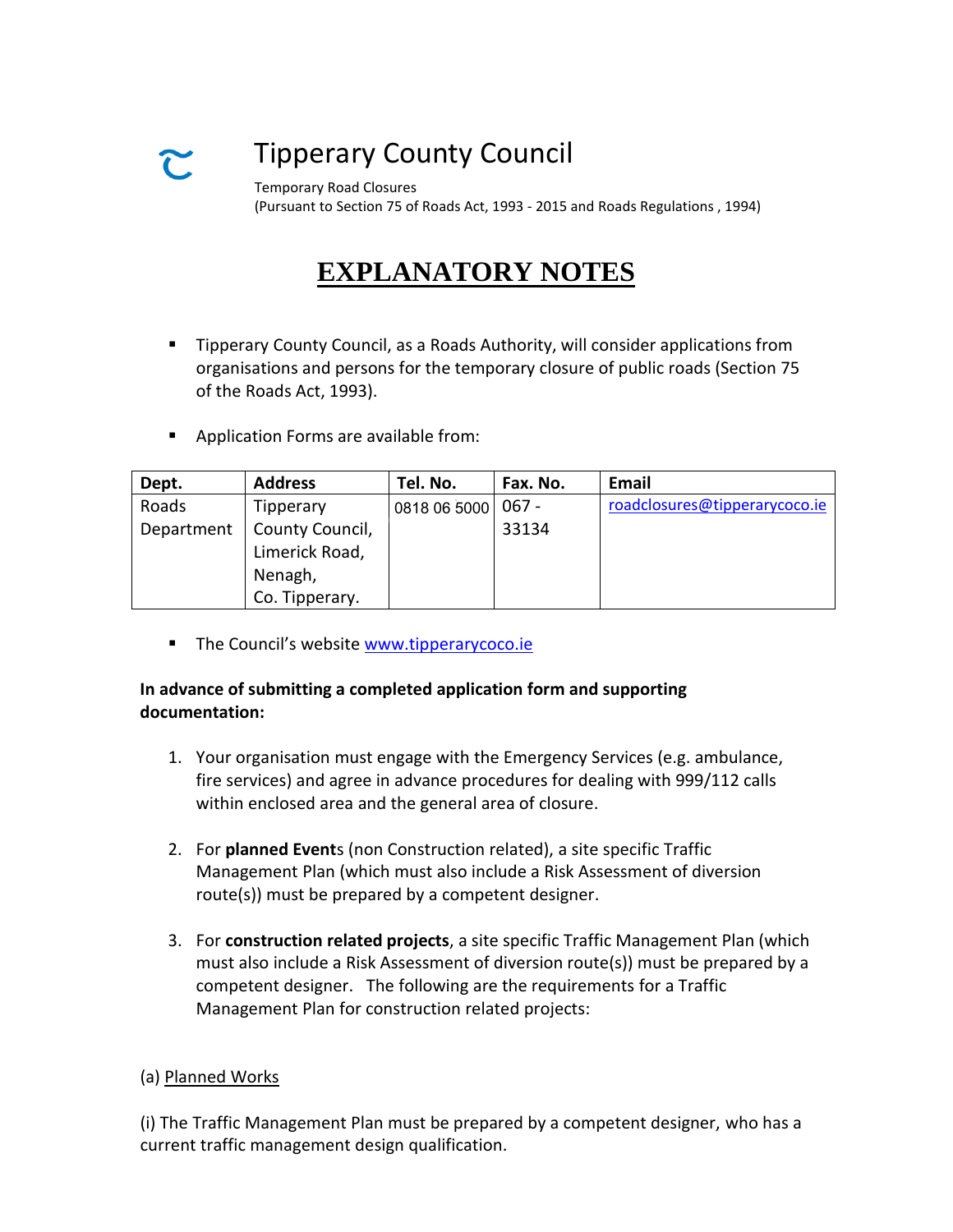(ii) The holder of a current 3 day (SLG) Signing, Lighting & Guarding CSCS card must be on site for installation / modification / removal of the Traffic Management Plan.

(iii) The holder of a current 1 day Health & Safety at Roadworks CSCS card must be onsite where works are on-going to maintain the Traffic Management system, as set out by the 3 day cardholder.

## (b) Routine Works

(i) The holder of a current 3 day (SLG) Signing, Lighting & Guarding CSCS card must be on site for installation /modification/removal of the Traffic Management Plan

(ii) The holder of a current 1 day Health and safety at Roadworks CSCS card must be on site where works are ongoing, to maintain the Traffic Management system as set out by the 3 day cardholder:-

- 4. The Traffic Management Plan must be discussed and agreed in advance with the local Gardai, the local Tipperary County Council Municipal District Engineer and relevant stakeholders (e.g. emergency services, ambulance services, fire service, scheduled private and public transport services, schools) etc.
- 5. The applicant is advised to notify all residences, businesses, local clergy etc located in the affected areas. This notice should include the purpose of the Temporary Road Closure, dates of the closure, contact details of the applicant's liaison person, the procedure to be followed by householders in the event of an emergency and a map detailing the section of road to be closed along with the diversion route.
- 6. If the road closure is for the purpose of opening / excavating the public road/footpath/grass margin, a Road Opening Licence must be obtained from Tipperary County Council to coincide with the dates of the road closure. Further details are available at [www.tipperarycoco.ie](http://www.tipperarycoco.ie/)
- 7. A Road Opening Licence is required for all cattle underpasses. In this regard the associated Planning Permission authorising this work and any conditions attached to the planning should be submitted.
- 8. If the space available on Application Form is insufficient for road description details (e.g. for car rallies) further information can be submitted on additional sheet.
- 9. Upon receipt of a valid Application, the Roads Authority proceeds to publish First Public Notice, which advises the public of the intent to close a road(s) for a